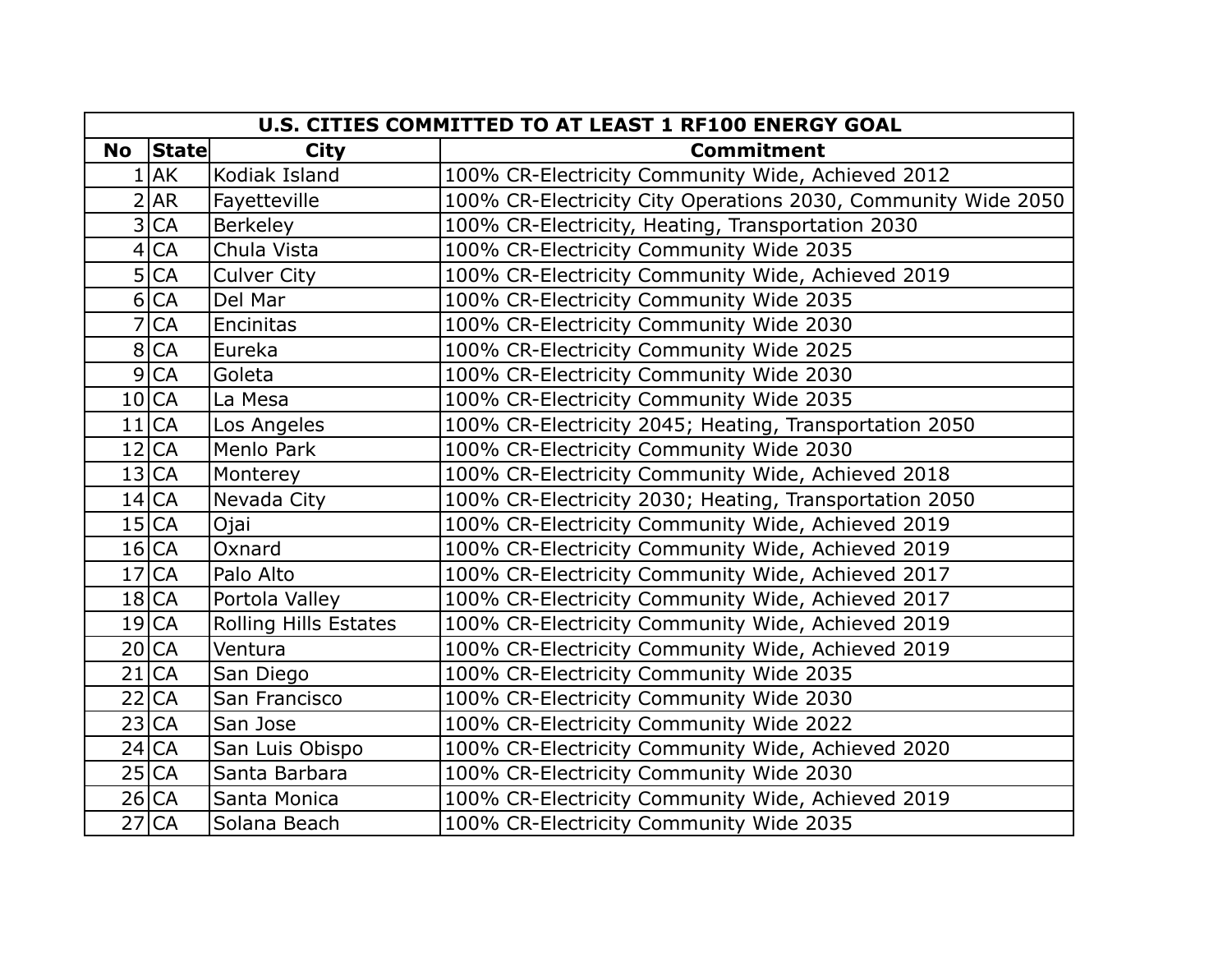|           | U.S. CITIES COMMITTED TO AT LEAST 1 RF100 ENERGY GOAL |                      |                                                        |  |
|-----------|-------------------------------------------------------|----------------------|--------------------------------------------------------|--|
| <b>No</b> | <b>State</b>                                          | City                 | <b>Commitment</b>                                      |  |
|           | 28 CA                                                 | South Lake Tahoe     | 100% CR-Electricity Community Wide 2032                |  |
|           | 29 CA                                                 | South Pasadena       | 100% CR-Electricity Community Wide, Achieved 2019      |  |
|           | 30 CA                                                 | <b>Thousand Oaks</b> | 100% CR-Electricity Community Wide, Achieved 2019      |  |
|           | 31 CA                                                 | <b>Truckee</b>       | 100% CR-Electricity 2030; Heating, Transportation 2050 |  |
|           | 32 CA                                                 | West Hollywood       | 100% CR-Electricity Community Wide, Achieved 2019      |  |
|           | 33 CO                                                 | Aspen                | 100% CR-Electricity Community Wide, Achieved 2015      |  |
|           | 34 CO                                                 | <b>Boulder</b>       | 100% CR-Electricity Community Wide 2030                |  |
|           | 35 CO                                                 | Breckenridge         | 100% CR-Electricity Community Wide 2035                |  |
|           | 36 CO                                                 | Denver               | 100% CR-Electricity Community Wide 2030                |  |
|           | 37 CO                                                 | Durango              | 100% CR-Electricity Community Wide 2050                |  |
|           | 38 CO                                                 | Ft. Collins          | 100% CR-Electricity Community Wide 2030                |  |
|           | 39 CO                                                 | Frisco               | 100% CR-Electricity Community Wide 2035                |  |
|           | 40 CO                                                 | Golden               | 100% CR-Electricity 2030; Heating, Transportation 2050 |  |
|           | 41 CO                                                 | Lafayette            | 100% CR-Electricity Community Wide 2030                |  |
|           | 42 CO                                                 | Longmont             | 100% CR-Electricity Community Wide 2030                |  |
|           | 43 CO                                                 | Nederland            | 100% CR-Electricity Community Wide 2025                |  |
|           | 44 CO                                                 | Pueblo               | 100% CR-Electricity Community Wide 2035                |  |
|           | 45 CO                                                 | Silverthorne         | 100% CR-Electricity Community Wide 2035                |  |
|           | $46$ D.C.                                             | Washington           | 100% CR-Electricity Community Wide 2032                |  |
|           | $47$ FL                                               | Dunedin              | 100% CR-Electricity Community Wide 2050                |  |
|           | $48$ FL                                               | Gainesville          | 100% CR-Electricity Community Wide 2045                |  |
|           | $49$ FL                                               | Largo                | 100% CR-Electricity Community Wide 2035                |  |
|           | $50$ FL                                               | Orlando              | 100% CR-Electricity Community Wide 2050                |  |
|           | $51$ FL                                               | Safety Harbor        | 100% CR-Electricity Community Wide 2050                |  |
|           | $52$ FL                                               | Sarasota             | 100% CR-Electricity Community Wide 2045                |  |
|           | $53$ FL                                               | Satellite Beach      | 100% CR-Electricity Community Wide 2050                |  |
|           | $54$ FL                                               | South Miami          | 100% CR-Electricity Community Wide 2040                |  |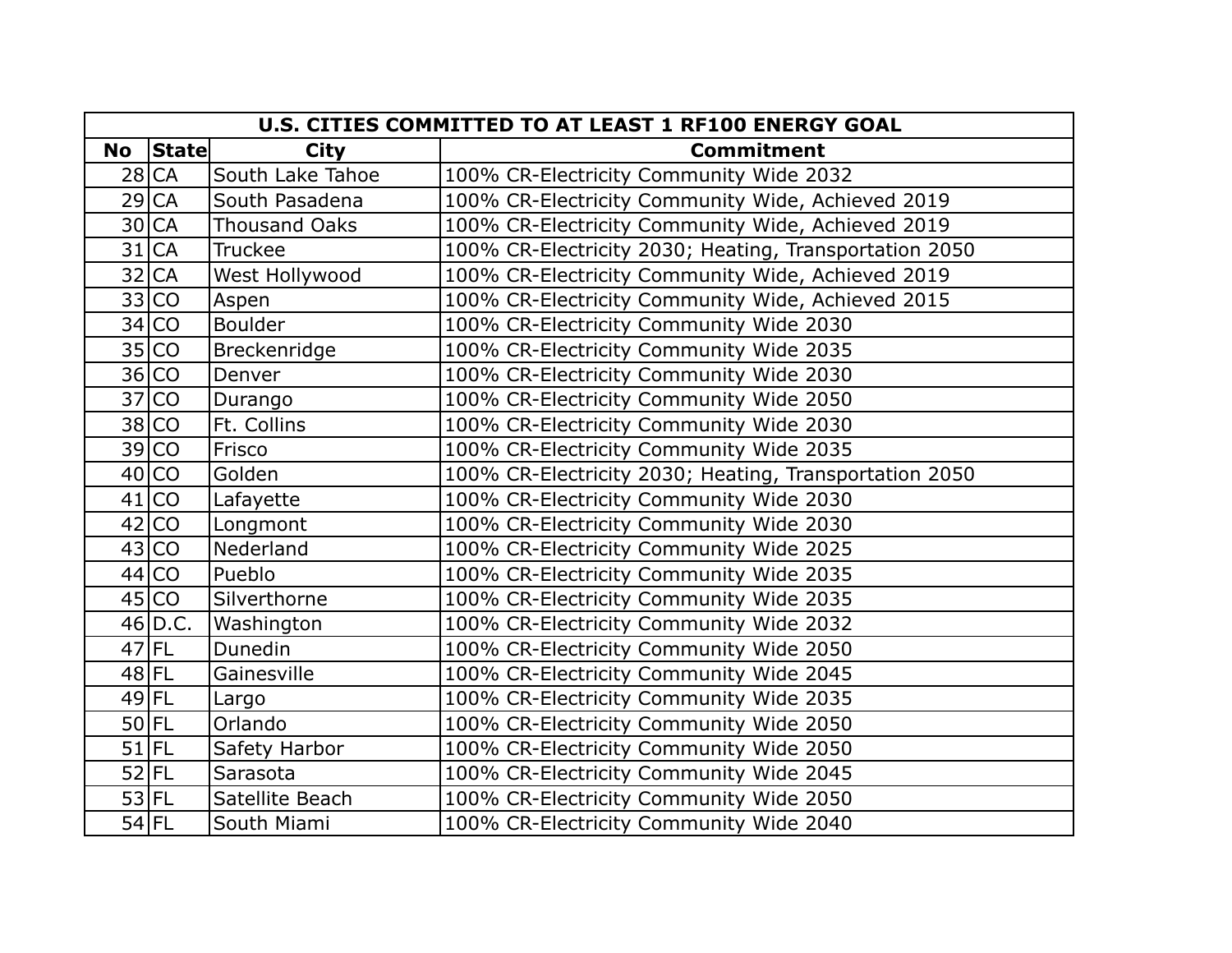|           | U.S. CITIES COMMITTED TO AT LEAST 1 RF100 ENERGY GOAL |                      |                                                              |  |
|-----------|-------------------------------------------------------|----------------------|--------------------------------------------------------------|--|
| <b>No</b> | <b>State</b>                                          | <b>City</b>          | <b>Commitment</b>                                            |  |
|           | $55$ FL                                               | St. Petersburg       | 100% CR-Electricity Community Wide 2035                      |  |
|           | $56$ FL                                               | <b>Tallahassee</b>   | 100% CR-Energy City Operations 2035, Community Wide 2050     |  |
|           | $57$ GA                                               | Athens               | 100% CR-Electricity 2035; Heating, Transportation 2050       |  |
|           | 58 GA                                                 | Atlanta              | 100% CR-Electricity Community Wide 2035                      |  |
|           | $59$ GA                                               | Augusta              | 100% CR-Electricity Community Wide 2050                      |  |
|           | 60 GA                                                 | Clarkston            | 100% CR-Energy Community Wide 2050                           |  |
|           | $61$ GA                                               | Savannah             | 100% CR-Electricity 2035; Heating, Transportation 2050       |  |
|           | $62$  ID                                              | <b>Boise</b>         | 100% CR-Electricity Community Wide 2035                      |  |
| $63$ IL   |                                                       | Chicago              | 100% CR-Electricity 2035; Public Transit Fleet 2040          |  |
| $64$ IL   |                                                       | Evanston             | 100% CR-Electricity 2030; Heating, Transportation 2050       |  |
|           | $65$ KS                                               | Greensburg           | 100% CR-Electricity Community Wide, Achieved 2013            |  |
|           | $66$ KY                                               | Louisville           | 100% CR-Energy Community Wide 2040                           |  |
|           | 67 LA                                                 | Abita Springs        | 100% CR-Electricity Community Wide 2030                      |  |
|           | $68$ MA                                               | Amherst              | 100% CR-Energy Community Wide 2050                           |  |
|           | $69$ MA                                               | Cambridge            | 100% CR-Electricity, Heating, Transportation 2035            |  |
|           | 70 MA                                                 | Lowell               | 100% CR-Electricity, Heating, Transportation 2035            |  |
|           | $71$ MA                                               | Northampton          | 100% CR-Energy Community Wide 2050                           |  |
|           | 72 MA                                                 | Windsor              | 100% CR-Energy Community Wide 2050                           |  |
|           | 73 MI                                                 | Petoskey             | 100% CR-Electricity Community Wide 2040                      |  |
|           | 74 MI                                                 | <b>Traverse City</b> | 100% CR-Electricity Community Wide 2040                      |  |
|           | 75 MN                                                 | Minneapolis          | 100% CR-Electriciy City Operations 2022, Community Wide 2030 |  |
|           | 76 MN                                                 | St. Louis Park       | 100% CR-Electricity Community Wide 2030                      |  |
|           | 77 MN                                                 | St. Paul             | 100% CR-Electricity Community Wide 2030                      |  |
|           | 78 MO                                                 | Kansas City          | 100% CR-Energy Community Wide 2050                           |  |
|           | 79 MO                                                 | <b>Rock Port</b>     | 100% CR-Electricity Community Wide, Achieved 2008            |  |
|           | $80$ MO                                               | St. Louis            | 100% CR-Electricity Community Wide 2035                      |  |
|           | $81$ MT                                               | Helena               | 100% CR-Electricity Community Wide 2030                      |  |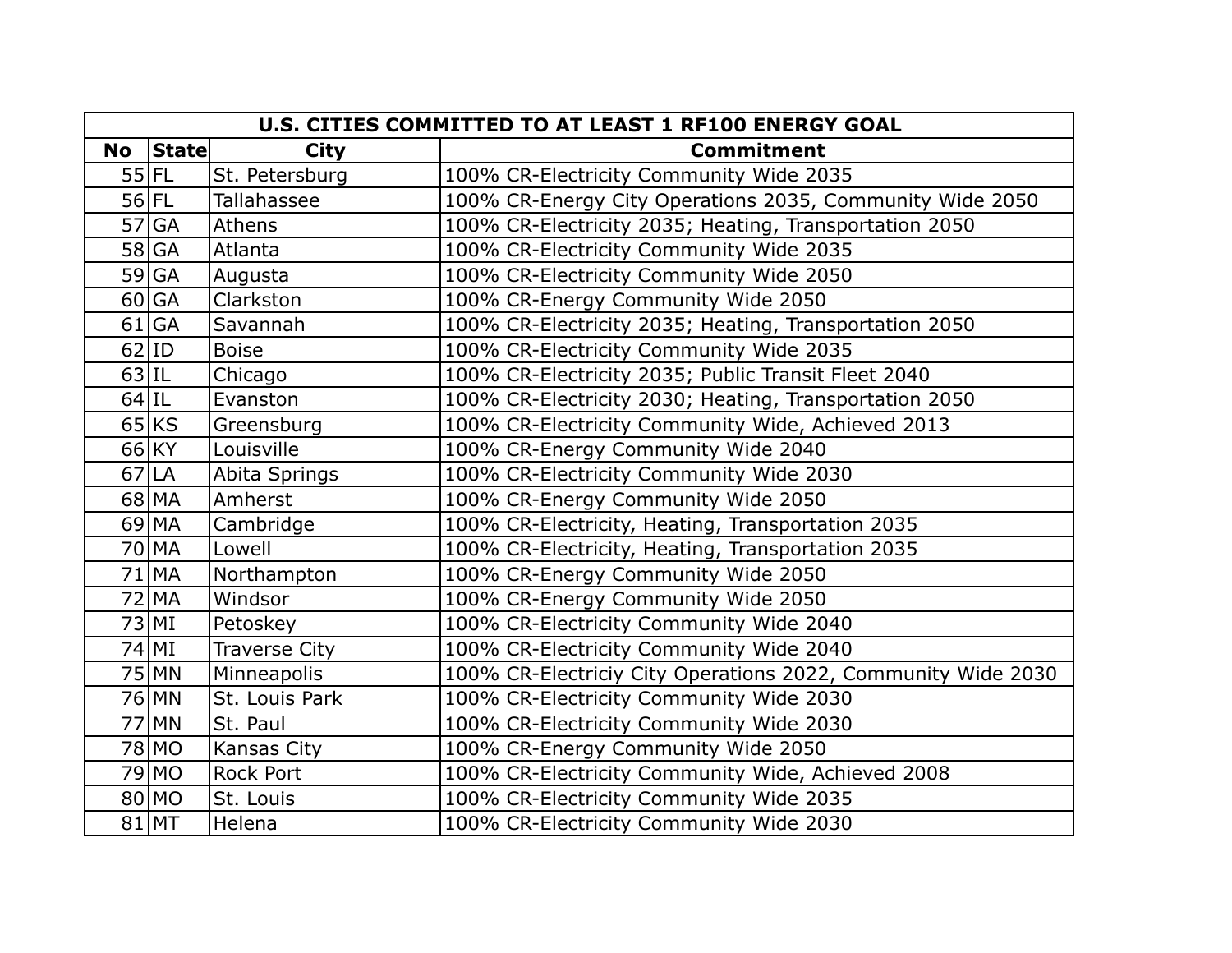|           | U.S. CITIES COMMITTED TO AT LEAST 1 RF100 ENERGY GOAL |                     |                                                                             |  |
|-----------|-------------------------------------------------------|---------------------|-----------------------------------------------------------------------------|--|
| <b>No</b> | <b>State</b>                                          | <b>City</b>         | <b>Commitment</b>                                                           |  |
|           | 82 MT                                                 | Missoula            | 100% CR-Electricity Community Wide 2030                                     |  |
|           | 83 NC                                                 | Apex                | 100% CR-Energy Community Wide 2050                                          |  |
|           | $84$ NC                                               | <b>Chapel Hill</b>  | 100% CR-Energy Community Wide 2050                                          |  |
|           | $85$ NC                                               | Hillsborough        | 100% CR-Energy Community Wide 2050                                          |  |
|           | $86$ NH                                               | Concord             | 100% CR-Electricity 2035; Heating, Transportation 2050                      |  |
|           | $87$ NH                                               | Cornish             | 100% CR-Electricity 2030; Heating, Transportation 2050                      |  |
|           | 88 NH                                                 | Hanover             | 100% CR-Electricity 2030; Heating, Transportation 2050                      |  |
|           | 89 NH                                                 | Keene               | 100% CR-Electricity 2030; Heating, Transportation 2050                      |  |
|           | $90$ NH                                               | Plainfield          | 100% CR-Electricity 2030; Heating, Transportation 2050                      |  |
|           | $91$ NJ                                               | New Brunswick       | 100% CR-Electricity Community Wide 2035                                     |  |
|           | $92$ NM                                               | Angel Fire          | 100% CR-Electricity Community Wide 2030                                     |  |
|           | $93$ NM                                               | Eagle Nest          | 100% CR-Electricity Community Wide 2030                                     |  |
|           | $94$ NM                                               | Questa              | 100% CR-Electricity Community Wide 2030                                     |  |
|           | $95$ NM                                               | Red River           | 100% CR-Electricity Community Wide 2030                                     |  |
|           | $96$ NM                                               | <b>Taos</b>         | 100% CR-Electricity Community Wide 2030                                     |  |
|           | $97$ NM                                               | Taos Ski Valley     | 100% CR-Electricity Community Wide 2030                                     |  |
|           | 98 NY                                                 | East Hampton        | 100% CR-Electricity 2022; Heating, Transportation 2030                      |  |
|           | 99 NY                                                 | Southhampton        | 100% CR-Electricity Community Wide 2025                                     |  |
|           | 100 OH                                                | Cincinnati          | 100% CR-Electricity Community Wide 2035                                     |  |
|           | $101$ OH                                              | Cleveland           | 100% CR-Electricity 2035; Heating, Transportation 2050                      |  |
| $102$ OH  |                                                       | Lakewood            | 100% CR-Energy Community Wide 2035                                          |  |
|           | $103$ OK                                              | Norman              | 100% CR-Electricity 2035; Heating, Transportation 2050                      |  |
| $104$ OR  |                                                       | Milwaukie           | 100% CR-Electricity 2035; Heating, Transportation 2050                      |  |
| $105$ OR  |                                                       | Portland            | 100% CR-Electricity 2035; Heating, Transportation 2050                      |  |
| $106$ PA  |                                                       | Ambler Borough      | 100% CR-Electricity 2035; Heating, Transportation 2050                      |  |
| $107$ PA  |                                                       | Cheltenham Township | 100% CR-Electricity 2030; Heating, Transportation 2050                      |  |
| $108$ PA  |                                                       |                     | Conshohocken Borough 100% CR-Electricity 2035; Heating, Transportation 2050 |  |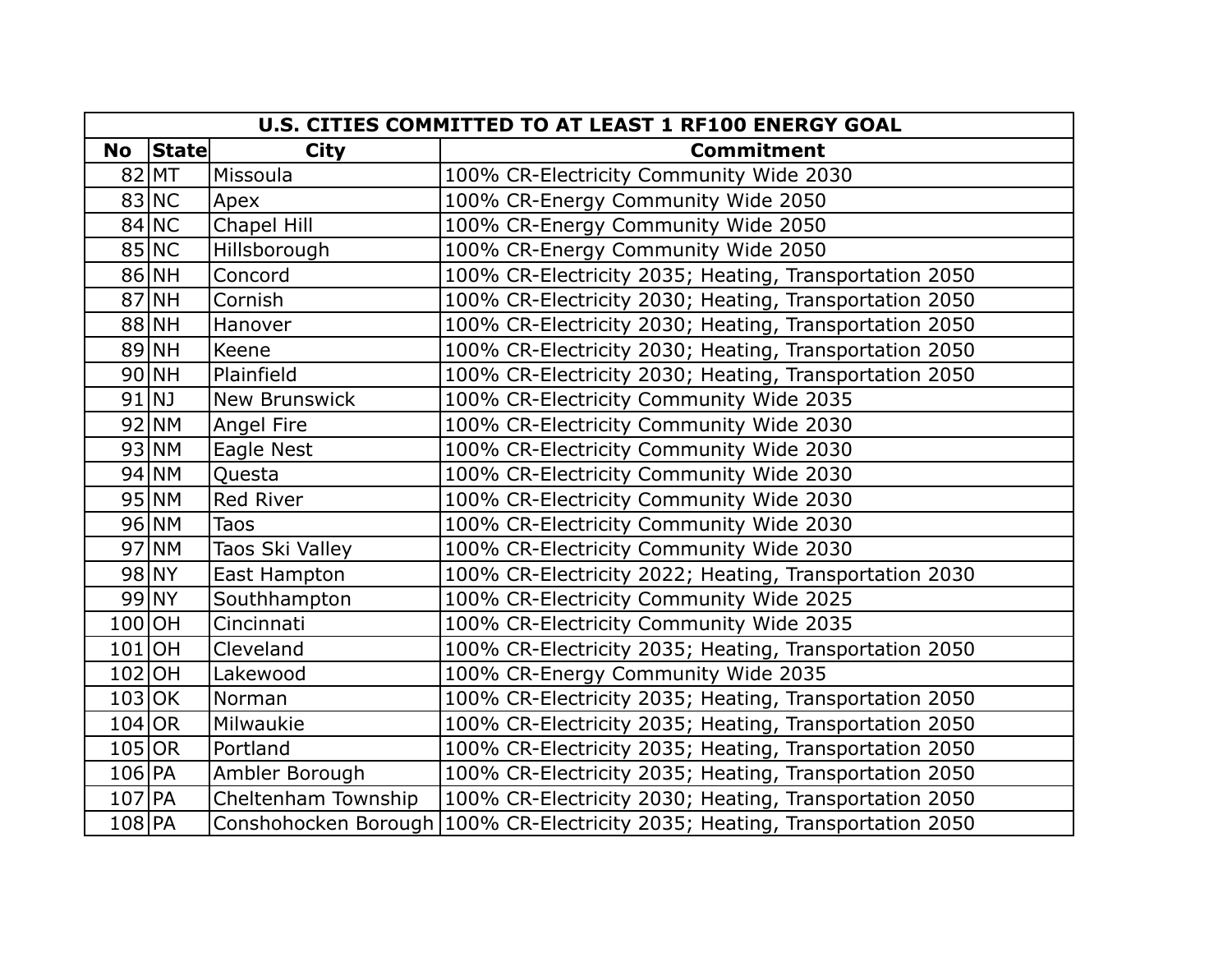|           | U.S. CITIES COMMITTED TO AT LEAST 1 RF100 ENERGY GOAL |                               |                                                                               |  |
|-----------|-------------------------------------------------------|-------------------------------|-------------------------------------------------------------------------------|--|
| <b>No</b> | $ \mathsf{State} $                                    | City                          | <b>Commitment</b>                                                             |  |
| $109$ PA  |                                                       | Downington Borough            | 100% CR-Electricity 2035; Heating, Transportation 2050                        |  |
| $110$ PA  |                                                       | <b>East Bradford Township</b> | 100% CR-Electricity 2035; Heating, Transportation 2050                        |  |
| $111$  PA |                                                       | <b>East Pikeland Township</b> | 100% CR-Electricity 2035; Heating, Transportation 2050                        |  |
| $112$ PA  |                                                       | <b>Haverford Township</b>     | 100% CR-Electricity 2035; Heating, Transportation 2050                        |  |
| $113$ PA  |                                                       | Kennett Township              | 100% CR-Electricity 2035; Heating, Transportation 2050                        |  |
| $114$ PA  |                                                       | Narberth Borough              | 100% CR-Electricity 2035; Heating, Transportation 2050                        |  |
| $115$ PA  |                                                       | Norristown Borough            | 100% CR-Electricity 2035; Heating, Transportation 2050                        |  |
| $116$ PA  |                                                       | Philadelphia                  | 100% CR-Electricity 2035; Heating, Transportation 2050                        |  |
| $117$ PA  |                                                       | Phoenixville Borough          | 100% CR-Electricity 2035; Heating, Transportation 2050                        |  |
| $118$ PA  |                                                       | Plymouth Township             | 100% CR-Electricity 2035; Heating, Transportation 2050                        |  |
| $119$ PA  |                                                       | Radnor Township               | 100% CR-Electricity 2035; Heating, Transportation 2050                        |  |
| $120$ PA  |                                                       | Reading                       | 100% CR-Electricity 2035; Heating, Transportation 2050                        |  |
| $121$ PA  |                                                       | Schuylkill Township           | 100% CR-Electricity 2035; Heating, Transportation 2050                        |  |
| $122$ PA  |                                                       | Springfield Township          | 100% CR-Electricity 2035; Heating, Transportation 2050                        |  |
| $123$ PA  |                                                       | <b>State College</b>          | 100% CR-Energy Community Wide 2050                                            |  |
| $124$ PA  |                                                       | Tredyffrin Township           | 100% CR-Electricity 2035; Heating, Transportation 2050                        |  |
| $125$ PA  |                                                       | <b>Upper Merion Township</b>  | 100% CR-Electricity 2030; Heating, Transportation 2040                        |  |
| $126$ PA  |                                                       | Uwchlan                       | 100% CR-Electricity 2035; Heating, Transportation 2050                        |  |
| $127$ PA  |                                                       | <b>West Chester</b>           | 100% CR-Electricity 2035; Heating, Transportation 2050                        |  |
| $128$ PA  |                                                       | West Vincent Township         | 100% CR-Electricity 2035; Heating, Transportation 2050                        |  |
| $129$ PA  |                                                       | Whitemarsh Township           | 100% CR-Electricity 2035; Heating, Transportation 2050                        |  |
| $130$ PA  |                                                       | Doylestown Township           | 100% CR-Electricity 2035; Heating, Transportation 2050                        |  |
| $131$ PA  |                                                       |                               | West Norriton Township 100% CR-Electricity 2035; Heating, Transportation 2050 |  |
| $132$ SC  |                                                       | Columbia                      | 100% CR-Electricity 2035; Heating, Transportation 2050                        |  |
| $133$ TX  |                                                       | Denton                        | 100% CR-Electricity Community Wide 2022                                       |  |
| $134$ TX  |                                                       | Georgetown                    | 100% CR-Electricity Community Wide, Achieved 2018                             |  |
| $135$ UT  |                                                       | Alta                          | 100% CR-Electricity Community Wide 2030                                       |  |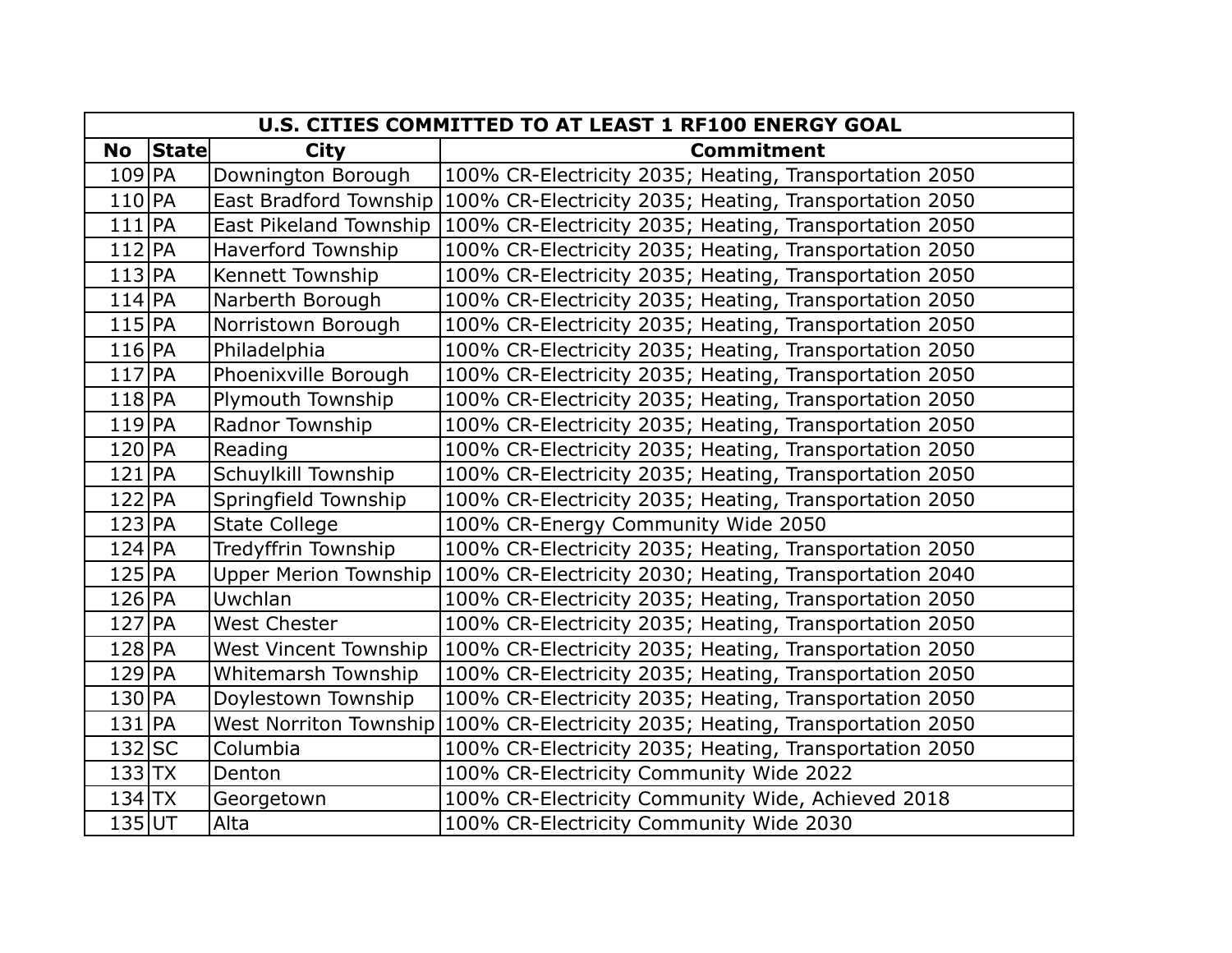|            | U.S. CITIES COMMITTED TO AT LEAST 1 RF100 ENERGY GOAL |                           |                                                              |  |
|------------|-------------------------------------------------------|---------------------------|--------------------------------------------------------------|--|
| <b>No</b>  | <b>State</b>                                          | <b>City</b>               | <b>Commitment</b>                                            |  |
| $136$ UT   |                                                       | <b>Bluffdale</b>          | 100% CR-Electricity Community Wide 2030                      |  |
| $137$ UT   |                                                       | Castle Valley             | 100% CR-Electricity Community Wide 2030                      |  |
| $138$ UT   |                                                       | Coalville                 | 100% CR-Electricity Community Wide 2030                      |  |
| $139$ UT   |                                                       | <b>Cottonwood Heights</b> | 100% CR-Electriciy City Operations 2022, Community Wide 2030 |  |
| $140$ UT   |                                                       | <b>Emigration Canyon</b>  | 100% CR-Electricity Community Wide 2030                      |  |
| $141$ UT   |                                                       | Francis                   | 100% CR-Electricity Community Wide 2030                      |  |
| $142$ UT   |                                                       | Holladay                  | 100% CR-Electricity Community Wide 2030                      |  |
| $143$ UT   |                                                       | Ivins                     | 100% CR-Electricity Community Wide 2030                      |  |
| $144$ UT   |                                                       | Kamas                     | 100% CR-Electricity Community Wide 2030                      |  |
| $145$ UT   |                                                       | Kearns                    | 100% CR-Electricity Community Wide 2030                      |  |
| $146$ UT   |                                                       | Millcreek                 | 100% CR-Electricity Community Wide 2030                      |  |
| $147$ UT   |                                                       | Moab                      | 100% CR-Electricity Community Wide 2030                      |  |
| $148$ UT   |                                                       | <b>Oakley</b>             | 100% CR-Electricity Community Wide 2030                      |  |
| $149$ UT   |                                                       | Ogden                     | 100% CR-Electricity Community Wide 2030                      |  |
| $150$ UT   |                                                       | Orem                      | 100% CR-Electricity Community Wide 2030                      |  |
| $151$ UT   |                                                       | Park City                 | 100% CR-Electricity Community Wide 2030                      |  |
| $152$ UT   |                                                       | Salt Lake City            | 100% CR-Electricity Community Wide 2030                      |  |
| $153$ UT   |                                                       | Springdale                | 100% CR-Electricity Community Wide 2030                      |  |
| $154$ UT   |                                                       | West Jordan               | 100% CR-Electricity Community Wide 2030                      |  |
| $155$ UT   |                                                       | <b>West Valley City</b>   | 100% CR-Electricity Community Wide 2030                      |  |
| $156$ VA   |                                                       | Arlington                 | 100% CR-Electriciy City Operations 2025, Community Wide 2035 |  |
| $157$ VA   |                                                       | Blacksburg                | 100% CR-Electricity Community Wide 2050                      |  |
| $158$ VA   |                                                       | Fredericksburg            | 100% CR-Electricity 2035; Heating, Transportation 2050       |  |
| $159$ $VT$ |                                                       | Burlington                | 100% CR-Electricity Community Wide, Achieved 2014            |  |
| $160$ WA   |                                                       | Edmonds                   | 100% CR-Electricity Community Wide 2025                      |  |
| $161$ WA   |                                                       | Spokane                   | 100% CR-Electricity Community Wide 2030                      |  |
| $162$ WI   |                                                       | Eau Claire                | 100% CR-Energy Community Wide 2050                           |  |